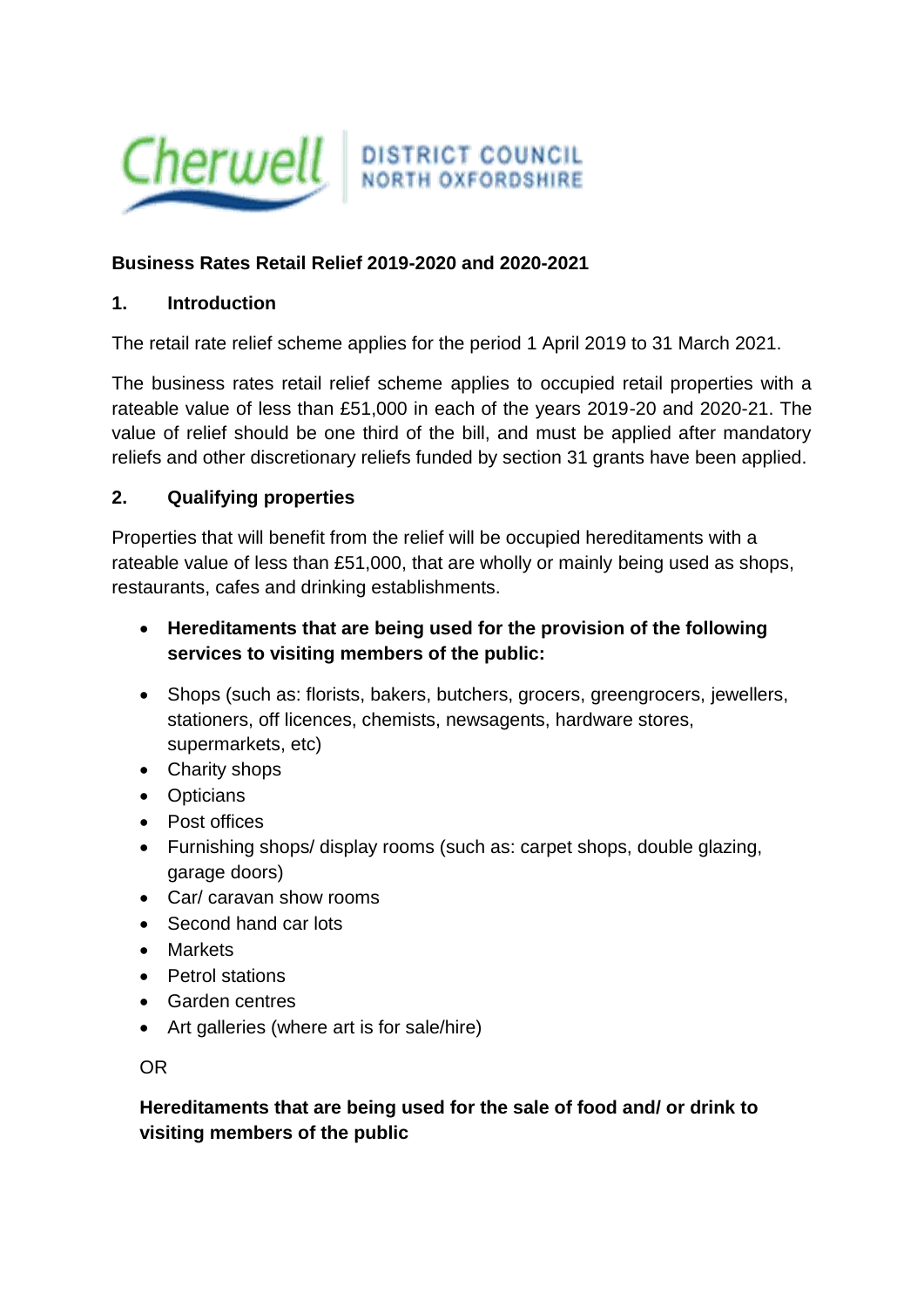Hair and beauty services (such as: hair dressers, nail bars, beauty salons, tanning shops, etc)

- Shoe repairs/ key cutting
- Travel agents
- Ticket offices e.g. for theatre
- Dry cleaners
- Launderettes
- PC/ TV/ domestic appliance repair
- Funeral directors
- Photo processing
- Tool hire
- Car hire

# OR

# **Hereditaments that are being used for the sale of food and/ or drink to visiting members of the public**

- Restaurants
- Takeaways
- Sandwich shops
- Coffee shops
- Pubs
- Bars

## **3. Properties not eligible for relief**

- Financial services (e.g. banks, building societies, cash points, bureaux de change, payday lenders, betting shops, pawn brokers)
- Other services (e.g. estate agents, letting agents, employment agencies)
- Medical services (e.g. vets, dentists, doctors, osteopaths, chiropractors)
- Professional services (e.g. solicitors, accountants, insurance agents/ financial advisers, tutors)
- Post office sorting offices

# **4. Application Process**

We will automatically award relief if we consider your property meets the eligibility criteria and apply it to your bill. We do, however need to you to make a "De Minimis" Declaration in relation to State Aid (see below).

## **5. State Aid**